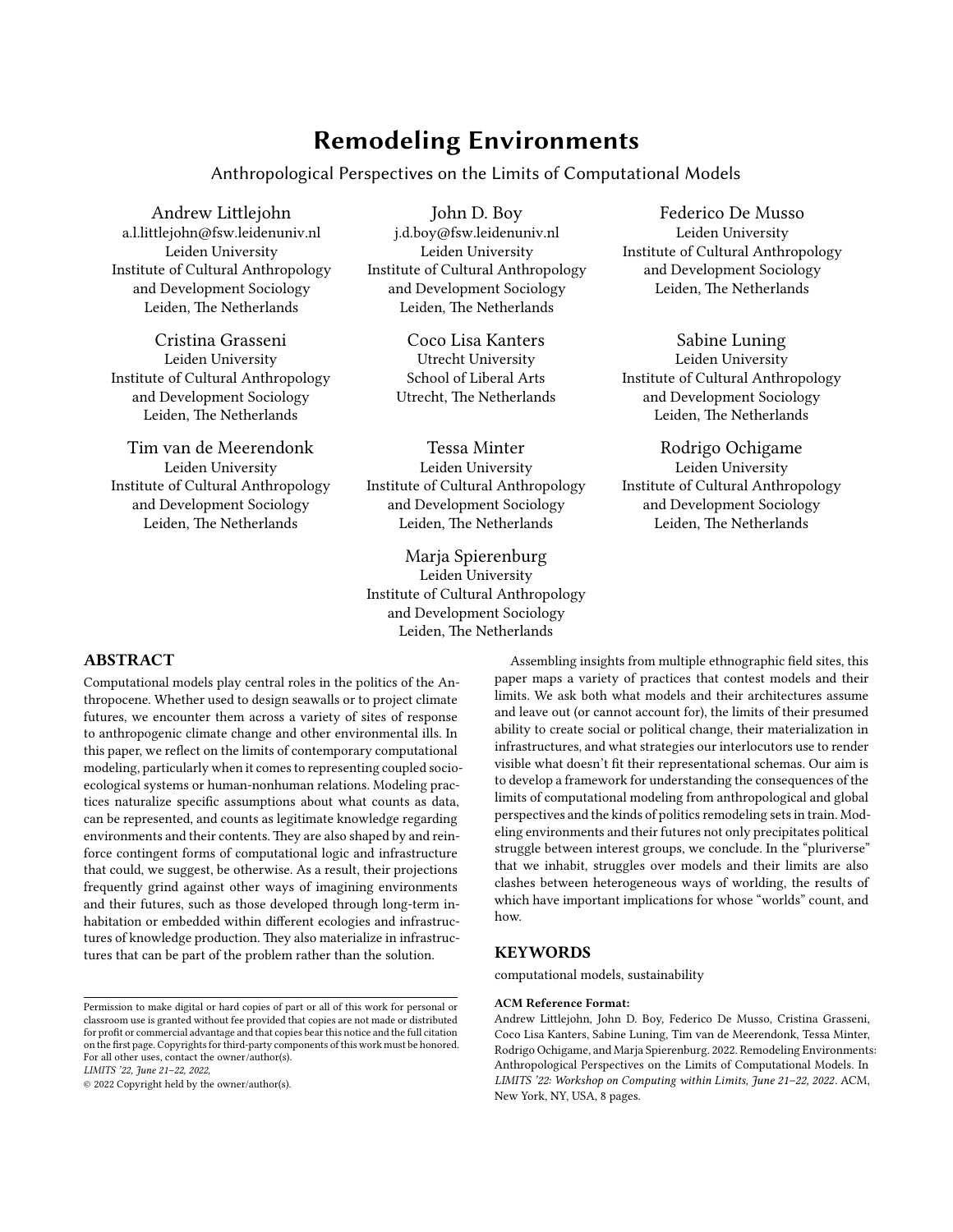#### **1 INTRODUCTION**

Models are one of the foremost ways that humans explain the world to themselves. Modeling generally refers to the process of specifying relevant entities in a domain and how they relate to one another. Computational modeling specifically uses mathematical concepts and techniques in order to make domains understandable (*models of* ) and to enable interventions (*models for*).[1](#page-1-0) Today, formal computational models are often seen as authoritative, but this wasn't always the case. In fact, it is a fairly recent development. Only in the twentieth century, "[m]athematical and computational models became the standard by which rationality could be measured"[[56](#page-6-0), pp. 18–19] (see also [\[31](#page-6-1)]). By the late twenieth century, models derived from game theory, information theory and cybernetics came to inform the orthodox understanding of what forms of thinking were considered scientific or rational. More recently, models based on Bayesian inference have fueled the rise of artificial intelligence (AI) research.

Computational modeling has enabled new insights into a variety of domains, including coupled socio-ecological systems, or the sets of systemic interrelations between human and nonhuman beings and processes that occur in and create particular places [\[9](#page-6-2)]. Other aspects of scientific work can wind up being neglected, however, when computational modeling becomes the be all and end all of scientific practice. This isn't just an epistemological limitation of scientific practice, but a real-world limitation that often affects other aspects of life. Nithya Sambasivan has noted that, in AI research, the high-profile development of models comes at an expense to other work that is important to progressing computational research, such as assembling data sets and developing domain expertise[[61](#page-6-3)]. For the field of developmental biology, philosopher of science Evelyn Fox Keller showed that scientists make sense of life not just through models, but also with the help of machines and metaphors [\[45\]](#page-6-4). In social scientific research, where "big data" approaches are also gaining ground, non-computational or mathematical forms of mapping and theory-building or testing remain critically important [\[34\]](#page-6-5).

Furthermore, models are themselves social and cultural products and as such they are value-laden. Conway's Law, a well-known axiom amongst programmers, holds that software systems mirror theorganisations that make them [[63](#page-6-6)]. It is equally true that organisations<sup>[\[13](#page-6-16)]</sup>, whether by naturalizing particular forms of categorization, their ideals and pragmatics—take the shape of software systems, models, and algorithms. And not only organisations: these systems also impact upon society and the actors they interact with, causing them to become isomorphic. Anthropologists studying digital models and algorithms have shown the social processes behind the naturalisation of what we consider "countable" and not, for example. They have also repeatedly demonstrated how models and algorithms embed, and are embedded in, systems of values and cultural meanings. Critical scholarship on algorithms[[7,](#page-6-7) [19,](#page-6-8) [35\]](#page-6-9) further emphasizes their power over human judgement and decision-making, despite the limits of the "technical rationality" behind these computational models, which we explore below.

Computational models and their limits also play central roles in the politics of the Anthropocene. Observing and modeling the Earth's climate has given rise to a "knowledge infrastructure" in which models have become foundational to how we project climate futures[[28](#page-6-11), [37\]](#page-6-12). And because model choices impact society, practices integral to such modeling, like categorizing and framing land based on satelite imagery (which allow measurement and projection of borders) also enable the imposition of specific labels and categories in other domains (e.g. [\[48](#page-6-13)]). Models are key in what nowadays are called "making resources," for instance[[60](#page-6-14)]. Looking underground, we see how aquifers are made "visible" in models so they can be reconceived as infrastructures serving water to societies [\[4\]](#page-5-0) or mineral wealth is labeled "reserve" or "resource" through quantitative categorizations. In these computations, social categories feed back into and shape our understandings of "geology."

We can find many similar processes at work in other domains, in which forms of computational modeling used to design seawalls or plan large agricultural projects produce political and conceptual effects. In such cases, the computation nature of modeling typically lends itself to reinforcing dominant ways of knowing and governing environments (and the people who live in and co-produce them). We also find many examples of those models encountering limits that are at once methodological, conceptual, and political. In this paper, our first aim is to develop a framework for understanding the consequences of the limits of computational modeling and the regimes of truth that deploy it from anthropological and global perspectives. By "regimes of truth," we mean space and place-bound systems of disciplines, technologies (including for modeling), theories, and ideas that produce people's and institutions' knowledge about the world [\[21\]](#page-6-15). Our second aim is to describe what kinds of political effects efforts to push back against and overcome the limits of computational modeling ("remodeling") and the regimes of truth it articulates with can set in train. We provide some examples of how we might resituate computational modeling within an expanded field of socio-ecological research.

Our own framework is pluriversal: we depart from the assumption of heterogeneity (for instance, of ways of knowing and repre-senting the world) rather than uniformity or normativity.<sup>[2](#page-1-1)</sup> We also assume, as already indicated, that representational processes like modeling contribute to shaping the objects which they represent legitimating specific forms of intervention, or—in the case of ecological models—through the physical footprint of their supporting infrastructures [\[33](#page-6-17)]. This means we take the current state of affairs as contingent rather than necessary, fragile rather than fixed, and always open to contestation.

Drawing on ethnographic case material, we direct attention to several ways in which this state of affairs—that is, the current dominance of a model-centric regime of truth—might be contested, and what paths and practices may lead to altering it. We do so not because we are somehow against computational modeling but because it pushes the limits of our current understanding of knowing. As we acknowledge below, research and interventions using computational modeling have played and continue to play a vital role in areas such as climate science and economic policy—although

<span id="page-1-0"></span> $^{1}$  The distinction between "models of" and "models for" stems from Clifford Geertz's anthropological classic, *The Interpretation of Cultures* [[32](#page-6-10)].

<span id="page-1-1"></span><sup>&</sup>lt;sup>2</sup>Several other authors working on the limits of computation also use such a framework, often with reference to the work of the anthropologist Arturo Escobar (see[[25](#page-6-18), [26](#page-6-19), [64](#page-7-1)].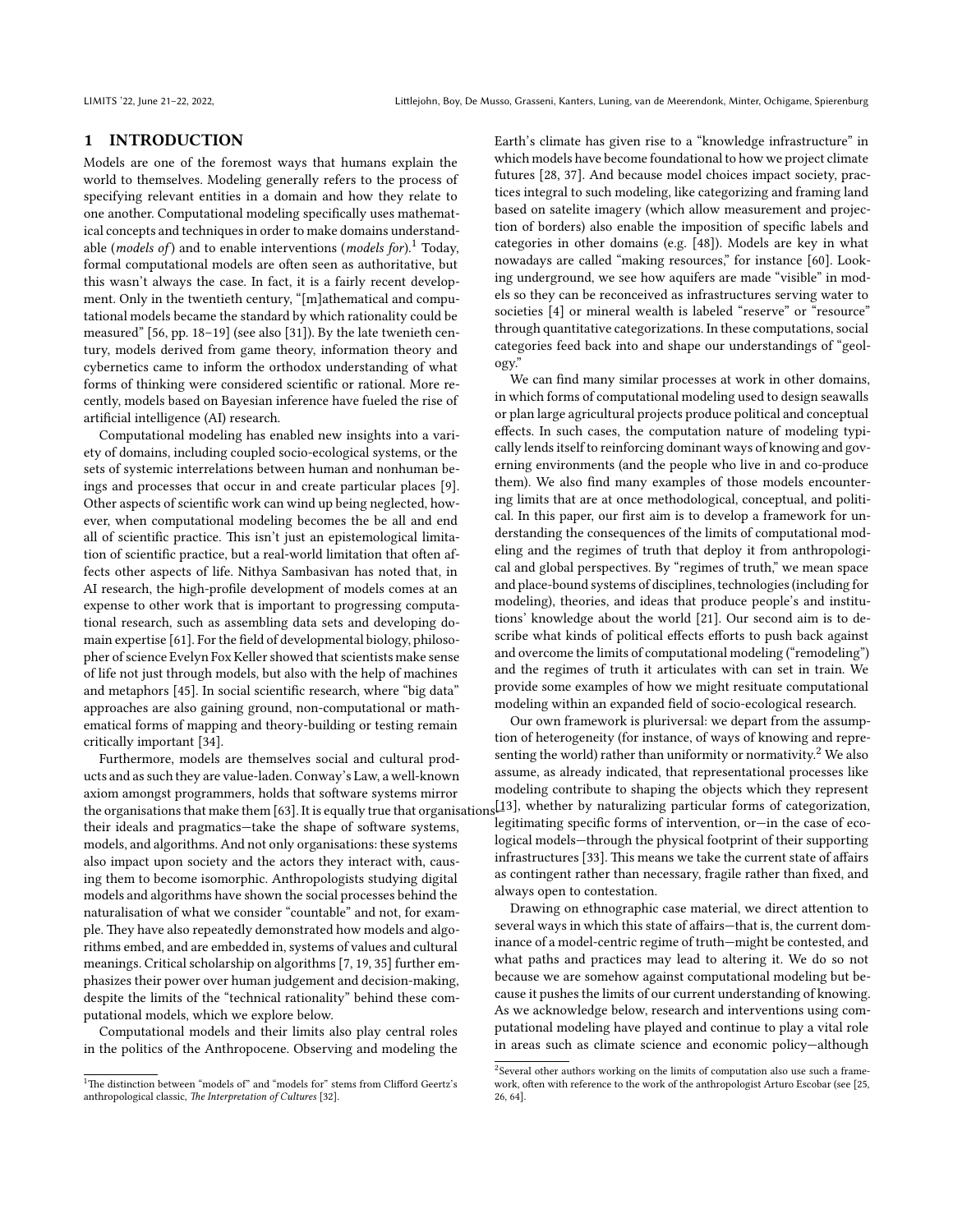we also note that, in line with claims that models are value-laden, even some climate scientists have questioned the use of models for the purpose of "generat[ing] 'policy-relevant' and cost-optimized emission scenarios that typically offer highly optimistic views of the future"[[3\]](#page-5-1). Rather than simply deconstructing or critiquing modeling, we are concerned with imaginging what computational modeling might achieve when situated in horizontal dialogue with other forms of analogue "models," the infrastructures underpinning them, and the regimes of truth they articulate with.

# **2 THE LIMITS OF COMPUTATIONAL MODELING AND THEIR CONSEQUENCES**

First off, we should clarify that limits are in the nature of modeling. Models are simplified representations of reality. This is one reason why they are useful [\[29](#page-6-20)]. The process of simplification inevitably leaves things out, meaning it also introduces limits (of what is included, for instance). And that means there are limits to what models can do, which is very much the point of why scientists engage in modeling in the first place. Models make limitless problems tractable. In the context of climate science, for example, they provide projections based on the specificities of how the model is constructed and calibrated. Model construction thus involves choices about approximation and parametrization, and those choices result in tradeoffs at the same time as they produce insights. This is why climate models cannot offer definitive predictions or even exact probabilities, even if, often to the scientists' chagrin, they are frequently represented and received that way in public debate or in the course of political decision-making. As Gavin Schimidt and Steven Sherwood, two leading authorities on climate modeling, put it, "the limitations in using climate models to describe and predict the real world simply make more obvious the equivalent limitations that any models of any real world systems have"[[62](#page-6-21), p. 165].

Another set of limits derives from models' positioning within specific regimes of truth, which encompass but also exceed scientific disciplines (or "science" itself). As the political philosopher William Connolly describes, regimes of truth are "composed of multiple interfolded elements" including methodological rules, testing devices, and in some cases computational models. Less frequently acknowledged by those invested in them, they also contain "assumptions, faiths … perceptual habits, and aspirations"[[21](#page-6-15), p. 13] that shape the questions they ask, categories they employ, and more—that set limits, in other words. The limits of modeling, we suggest, thus depend on how computational modeling is conceived, theorized, and deployed within specific regimes of truth and how those regimes in turn articulate with social, cultural, and political regimes or systems.

Environmentally, the growth of computer modeling was made possible by material preconditions created outside of the scientific field. The availability of large datasets along with the commodification of compute resources by large platform companies such as Amazon has put the development of large computational models within reach for many for both commercial and scientific purposes [[53](#page-6-22), [54](#page-6-23)]. As a result, modeling has grown in its ubiquity, and the models that are developed have grown in complexity, since more

complex models are also more computationally demanding. Computational models materialize in the infrastructures built to enable the commodification of compute resources: vast data centers spread around the globe. A growing critical literature now studies data centers, emphasizing the material weight of what was once held to be immaterial [\[39,](#page-6-24) [40,](#page-6-25) [69](#page-7-2), [43](#page-6-26), [33,](#page-6-17) [16\]](#page-6-27). Thinking about the real-life effects of models and the real-world limits they are subject to requires us to factor in the footprint of these infrastructures as well. Of course they are put to many disparate ends, so it is hard to say what proportion of their environmental impacts are attributable to computational models. As Ensmenger and Slayton state [\[30](#page-6-28), pp. 296–297], "Our understanding of the most pressing environmental problem of our time—global climate change—would be extremely limited without the assistance of massive databases and complex programs for simulation. While much has been written about the role of computing in reshaping work practices, as well as limitations to such changes, scholars have yet to systematically evaluate the role of information technology in environmental change."

However, when we discuss the limits of modeling with regards to ecologies or environments, we mainly have another set of "limits" in mind. These are the limits that become evident when models are mobilized to intervene in the worlds on which they bear. The limits of computational models, the regimes of truth they are part of, and the uses we put them to come into sharp relief when we consider how they have been mobilized to represent and intervene in aspects of coupled socio-ecological systems. By this, we refer to sets of systemic interrelations between human and nonhu-man beings and processes in particular places.<sup>[3](#page-2-0)</sup> Here we highlight three such limits: limits of voice (who is heard), limits of method (how can we know the world), and limits on reasoning (how should we think). Taken together, the limits to voice, method and reasoning crucially limit whose ideas regarding socio-ecological systems count, and how. There is great heterogeneity, for instance, in how people understand what entities, processes and relations comprise local environments. In the "pluriverse" that we inhabit [\[12](#page-6-29)], struggles over models and their limits are not only epistemological, but also frequently political and even ontological.

Let's provide some examples. For the most part, these are drawn from the fieldsites where authors of this paper have worked for several years conducting ethnographic research. They span multiple domains across several continents, but all of them have in common some concern with sustainability, broadly understood, and all of them illuminate the workings of computational models, their limits, and their real-world consequences.

#### **2.1 Seawalls in Japan**

Our first-listed author, Andrew Littlejohn, has studied debates over models and socio-ecological systems in northeastern Japan, for instance [\[49](#page-6-30)]. In the aftermath of the 2011 tsunami, models of possible future events played a key role in policy-making. Experts in regional universities created maps dividing the nation's northeastern shoreline into several "regional coasts" based on factors

<span id="page-2-0"></span><sup>&</sup>lt;sup>3</sup>We should note that far from being universal, the categories we employ in this definition—such as "society," "ecology," "human," and "nonhuman"—are themselves geographically and historically specific, and could be thought otherwise [\[24\]](#page-6-31).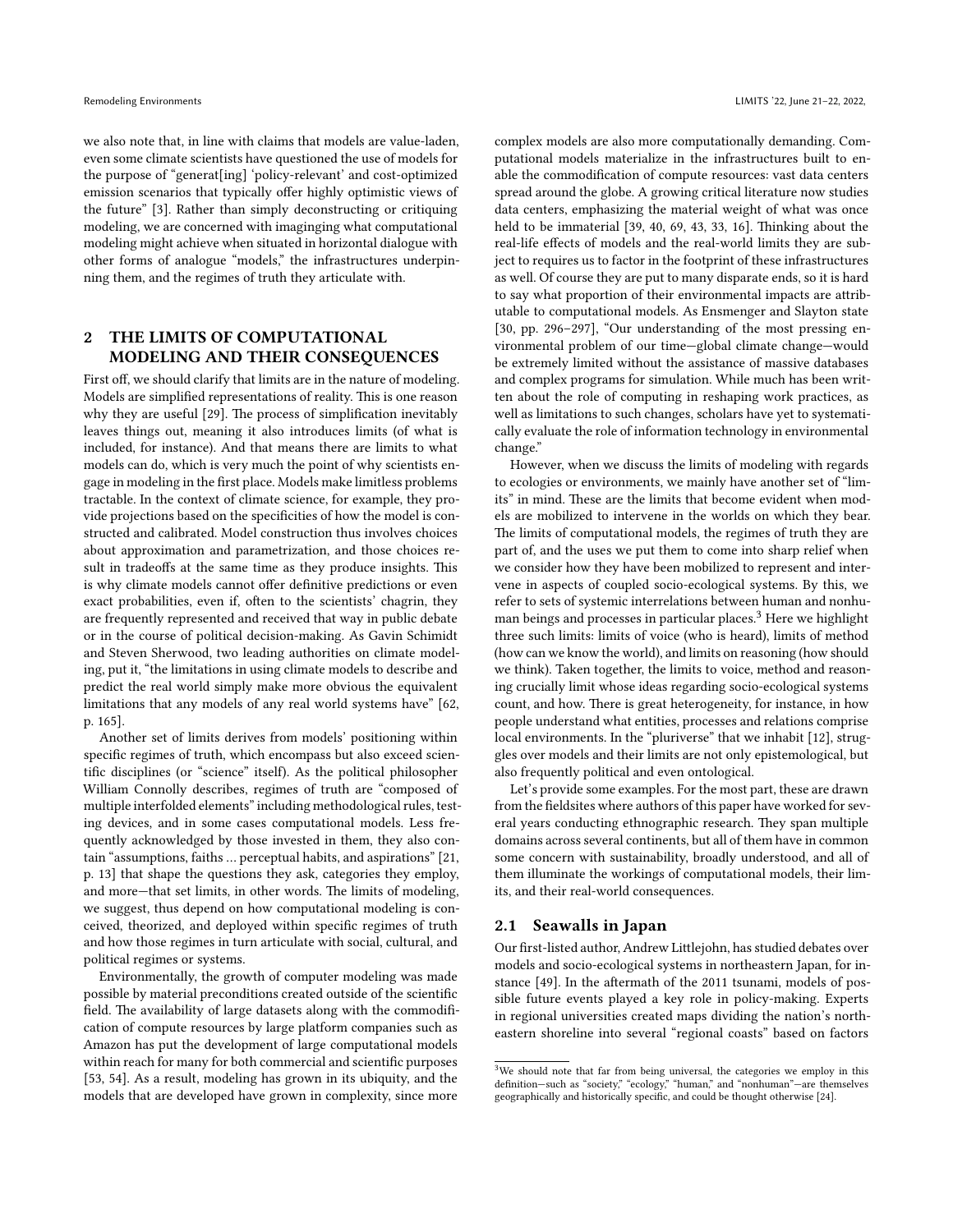such as bay shapes. Using data from 2011 and historical tsunamis, these experts then modeled what effects different categories of tsunami would have on those coasts' built environments. Officials used these maps to set uniform heights for new seawalls within those blocks, which they claimed would protect "lives and properties." When challenged by critical residents, they often leaned on the model's purported objectivity. As one modeler put it during a public debate in 2012, "nothing subjective, like our feelings, entered into [the models], and their results can be replicated."[4](#page-3-0)

This assertion is questionable. The boundaries of regional coastlines were decided by bureaucratic convenience. More crucially, the models left out much relevant for deciding seawall policy. Take population, for example [\[58,](#page-6-32) p. 5]. In a 2015 survey of 67 planned seawall sites by national broadcaster NHK, more than half contained no residents. Just as critically, the models and plans built on them did not take into account the coupled nature of local socioecological systems or residents' ways of conceiving them. People depended on hydrological flows across the land-water boundary, for instance. Among other things, these brought minerals fertilizing the shallows where people cultivated sealife and, in the other direction, objects enshrined as manifestations of underwater deities or spirits. Seawalls threatened these flows and the identities intertwined with them. By blocking views of the sea, some residents also argued they would make people less safe during future tsunamis [[49](#page-6-30)]. All of these relationships lay beyond the limits of the "objective" models mobilized to make policy choices by officials, whose belief in their methods would in turn limit the voices of residents.

#### **2.2 Logging in Solomon Islands**

Such neglect of coupled socio-ecological systems is also apparent in the forestry sector, which has been the subject of research by Tessa Minter, another of our authors. In forestry, models are used to compute the so-called "Annual Allowable Cut" (AAC), or the volume of timber that can be harvested without irreversibly damaging a forest's regenerative capacity. The AAC is usually modeled after an inventory of commercially valuable tree species in several representative forest types in a given country, and then extrapolated to that country, or even a region, as a whole[[68](#page-7-3)]. As in the Japanese example on seawalls, however, the human populations living in and depending on those forests, are not part of these models. To make up for that deficiency, in most timber-producing countries regulations are in place that require an Environmental and Social Impact Assessment prior to the approval of a logging concession. Yet, in practice, such assessments place a much heavier emphasis on the environmental than on the social impact side. The resulting limits of voice (who is heard) are in that case caused by both a limit of method (how can we know the world) and a limit of reasoning (how should we think). Thus, the "ground-truthing" of the model remains highly limited, with detrimental results on the actual ground.

This can be exemplified by an ethnographic case from Solomon Islands, which has over the past decades become among the world's largest exporters of tropical hardwood[[42](#page-6-33)]. Although this Pacific

country's AAC officially stands at 250,000 m3, actual timber production has exceeded that volume by eleven times in recent years. This is the result of lack of regulation and monitoring on the ground, and the overwhelming financial and physical power of foreign logging businesses. More importantly, the local level social impacts of the presence of these businesses on forest-based communities were not included in the AAC, nor in the Environmental and Social Impact Assessments. As a result, the increased level of conflict, alcohol abuse, sexual exploitation, teenage pregnancies and loss of livelihood that have become endemic in logging concessions in Solomon Islands are not being accounted for[[52](#page-6-34)]. Only if intangible, complex and inherently subjective aspects of logging operations like governance, culture and people's voices become part of their calculus, can forestry "models" become more realistic ways of knowing and enable more meaningful ways of thinking about timber harvesting. We return to this point in the discussion.

#### **2.3 Rural Insurance in India**

Similar dynamics to those documented by Minter can be found in India's rural insurance market, studied by another of our authors, Tim van de Meerendonk. India is widely believed to be in a state of ongoing agricultural crisis [\[59](#page-6-35)]. Contemporary development strategies increasingly advocate risk management through insurance as a means of dealing with the many uncertainties rural poor people face in making a livelihood through agriculture[[20](#page-6-36), [27](#page-6-37)]. Many of these products are based on mapping and surveying damages to crops over large area, often comprising hundreds of individual farms. By doing crop cutting experiments, insurance companies determine the actual damage in agricultural areas across India. These surveys produce field data which is subsequently processed in order to determine so-called "actual damage," which has become the dominant metric for quantifying and mapping localized rural distress. This modeling, to a considerable degree, helps shape the contours of what becomes accepted as agricultural and ecological truth [\[70,](#page-7-4) p. 565]. It renders visible, in powerful numerical terms, the extent of agricultural suffering, and helps to circumscribe "the climate" and its adverse consequences on agriculture as something knowable—and controllable—over time [\[47,](#page-6-38) pp. 34, 45]. Viewed in this way, the idea of agricultural crisis—both ecological and moral—is a production made possible by surveying and statistical science in which insurance is playing an increasing role.

However, as many studies on quantification and modeling show, there is often a considerable discrepancy between the results outputted and the daily experiences of the people whose suffering these modeling practices aim to represent. The insurance business calls this discrepancy "basis risk," and sees it as a necessary consequence of doing business. Farmers, particularly those whose damage is misrepresented by the model, deem it an unfair assessment of their suffering. Furthermore, the practices which go into producing the data points for the model are often questionable [\[10](#page-6-39)]. Surveyors continually confront and must distill the actual "damage indicator" from complex and often messy daily realities. This leads to a situation where "the actual" has to be actively produced by insurance companies and their surveyors.

These dynamics of "actualising the actual" are also prominent in the sectors of finance and economy. Modeling and (ac)accounting

<span id="page-3-0"></span><sup>4</sup>Bōchōtei wo benkyō-suru kai. 2012. "Dai-11 'bōchōtei Wo Benkyō-Suru Kai' Gijiroku [Minutes of the 11th Seawall Study Group Meeting]." Translated by Andrew Littlejohn.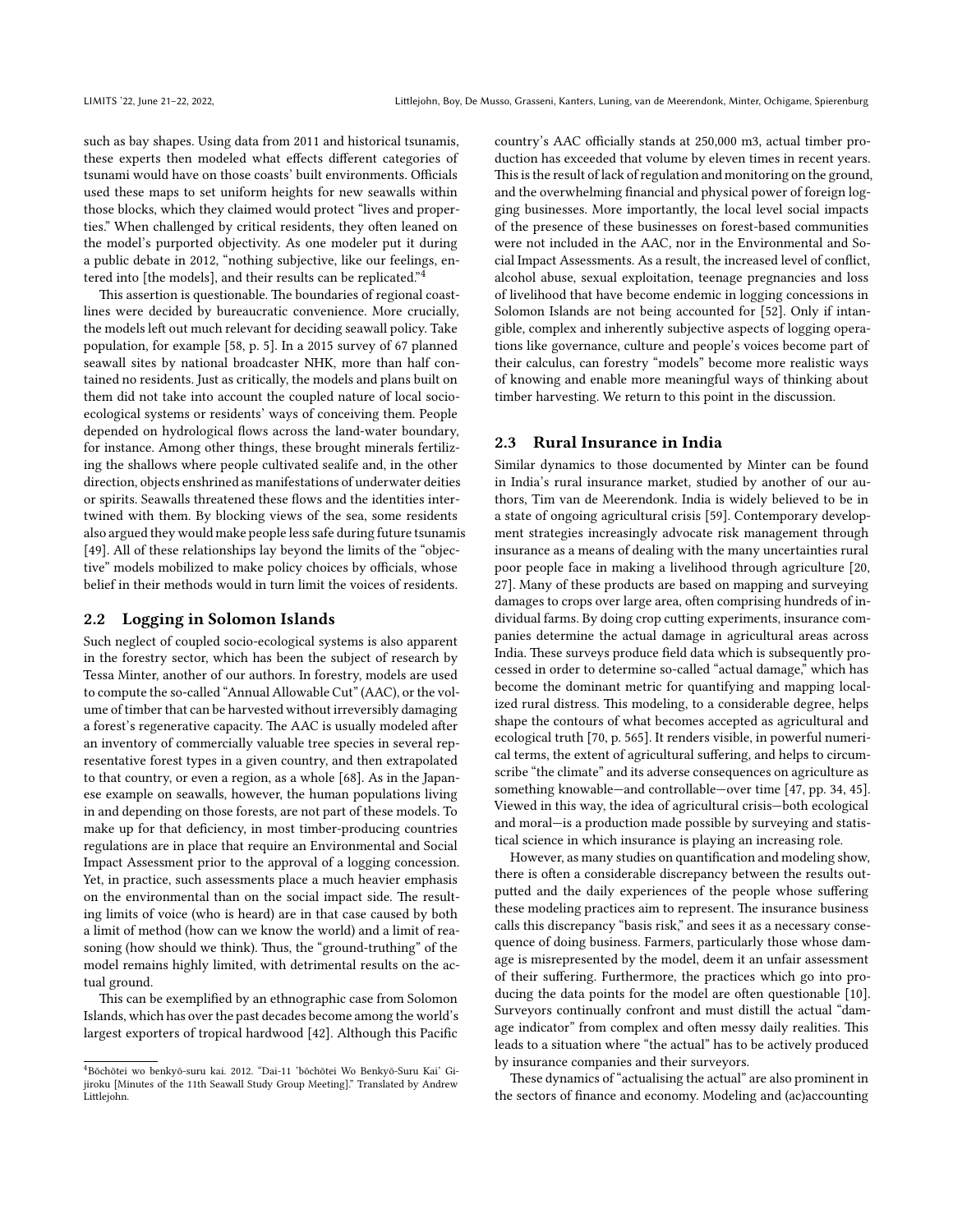practices are the bedrock of the modern economic system. Indeed, Ian Lowrie notes that "the financial system is probably the most thoroughly computationally automated terrain in contemporary society" [\[50,](#page-6-40) p. 352]. Importantly, these models and the regimes of truth in which they are deployed to a large extent shape and perform the economy, rather than describe or predict it [\[17,](#page-6-41) [46](#page-6-42)]. Making a similar point, Douglas Holmes traces the ways in which the models produced by central banks are a means to create a shared economic horizon with their public, so that the forecasts of these financial institutions ultimately convey, perform or make the empirical economy itself [\[41\]](#page-6-43).

#### **2.4 Alternative Currencies in Europe**

As with our other case studies, however, the economy modeled and performed by central banks often jars with other ways of knowing and enacting economic life, including through alternative digital infrastructures. One of our authors, Coco Kanters, studies this with regard to the institutionalisation of alternative currencies in North-West Europe intended to produce more ecologically and socially sustainable local economies[[44](#page-6-44)]. By and large, alternative currencies in Europe run on Cyclos. This is a payment software is developed and managed by the Social Trade Organisation, a Dutch research and development organisation focused on alternative monetary innovation. "Using Cyclos," alternative currency practitioners stress, "money can be reprogrammed to circulate longer in a region," creating "a system where purchasing power is 'trapped' within a local system"[[51\]](#page-6-45). Financial institutions typically presume and enact dematerialized and deterritorialized financial flows. Using a software such as Cyclos, local groups organize and investigate situated, place-bound economic activities. By reprogramming money in a way that aids the local economy, they attempt to model other understandings of what economic life (should) look like.

Many similar struggles and tensions are documented elsewhere in the ethnographic record [\[11,](#page-6-46) [5\]](#page-5-2). And at their heart is an epistemological struggle between ways of knowing, categorizing, and producing places and their inhabitants—human and nonhuman through living and working in them versus through computer modeling drawing on field data sometimes produced through "being there," sometimes not[[6\]](#page-6-47). At least since *Wired* writer Chris Anderson proclaimed the "end of theory" supposedly ushered in by the availability of ever larger datasets [\[2\]](#page-5-3), scholars have debated how we can know social life in an age of abundant data. In this context, the prestige of a Computational Social Science based on a "new naturalism"[[66\]](#page-7-5) has been steadily rising. The dominance of this implicit philosophical outlook within contemporary regimes of truth has had the effect of sidelining other ways of knowing and making the world, and the resulting struggle continues to animate epistemological debates in the human sciences.

# **3 DISCUSSION: RESITUATING COMPUTATIONAL MODELING**

Given the limits discussed above, and the utility of computational models under the right circumstances, how can we advance greater pluralism of and within regimes of truth when it comes environmental modeling? How can we ensure that more than one method and form of reasoning is brought to bear on pressing issues of

sustainability in the Anthropocene? In other words, how can the apparent finality of the current regime of truth, which cements the dominance of computational modeling, be unsettled and new, more pluralistic or pluriversal regimes advanced?

We suggest that several recent attempts in the social and ecological sciences to create research frameworks bridging or synthesizing different knowledge systems can provide inspiration. Specifically, we have in mind Tengö et al.'s methodology for "weaving knowledge systems" [\[65\]](#page-7-6) as well as the proposals one of our authors, John Boy for a "situated computational social science" [\[15](#page-6-48)]. Together, these offer insights into how we can retain what is useful about computational modeling of ecological or socio-ecological systems, under the appropriate circumstances, without maintaining what we argue is problematic, namely privileging or naturalizing the assumptions which typically accompany or undergird such modeling.

By integrating computational approaches into a framework respectful of other knowledge systems and their methods, we can "weave" the results of environmental models with those emanating from those other systems. One of our authors, Marja Spierenburg, has contributed to research on how to do this. Alongside colleagues studying international policy processes [\[65](#page-7-6)], she has studied how local and indigenous knowledge can be "woven into" interdisciplinary knowledge systems for ecosystem management in a manner that is respectful of the integrity of different constituent systems (or regimes of truth), such as indigenous, local, and scientific ones. What they call "weaving" such knowledges requires, among other things, recognizing and valorizing a diversity of "models," not all of which are computational or even formal, within the relevant publics that govern socio-ecological systems. It also requires paying attention to the context in which a diversity of models is being produced, including power asymmetries. These need to be acknowledged in co-creation and participatory processes. For this reason, the focus should not be on striving for consensus, but rather on acknowledging and exploring tensions between and within models[[18](#page-6-49)] and their affiliated regimes, as these may reveal underlying assumptions as well as differences in terms of objectives [\[22\]](#page-6-50).

What might an interwoven computational environmental (social) science look like in practice? Firstly, as Spierenburg's work suggests, investigating the dynamics of coupled social-ecological systems using but not privileging computational modeling requires an ethnographic and interpretative sensibility. Through combining computational modeling with fieldwork-based research methods, research teams can draw insight from the models that local populations have developed through many years–or even generations– spent living in, working, and co-creating environments. They can do so, for instance, through various forms of participatory mapping identifying ecological features, their interrelations, and sociocultural implications[[38](#page-6-51), [26\]](#page-6-19). Central to such collaboration, however, is also "moving from studies 'into' or 'about' indigenous and local knowledge systems, to equitable engagement with and among these knowledge systems to support mutual investigations into our shared environmental challenges" [\[65](#page-7-6), p. 20]. By horizontally integrating the products of computational models with those produced by such systems and their members, as well as the social scientists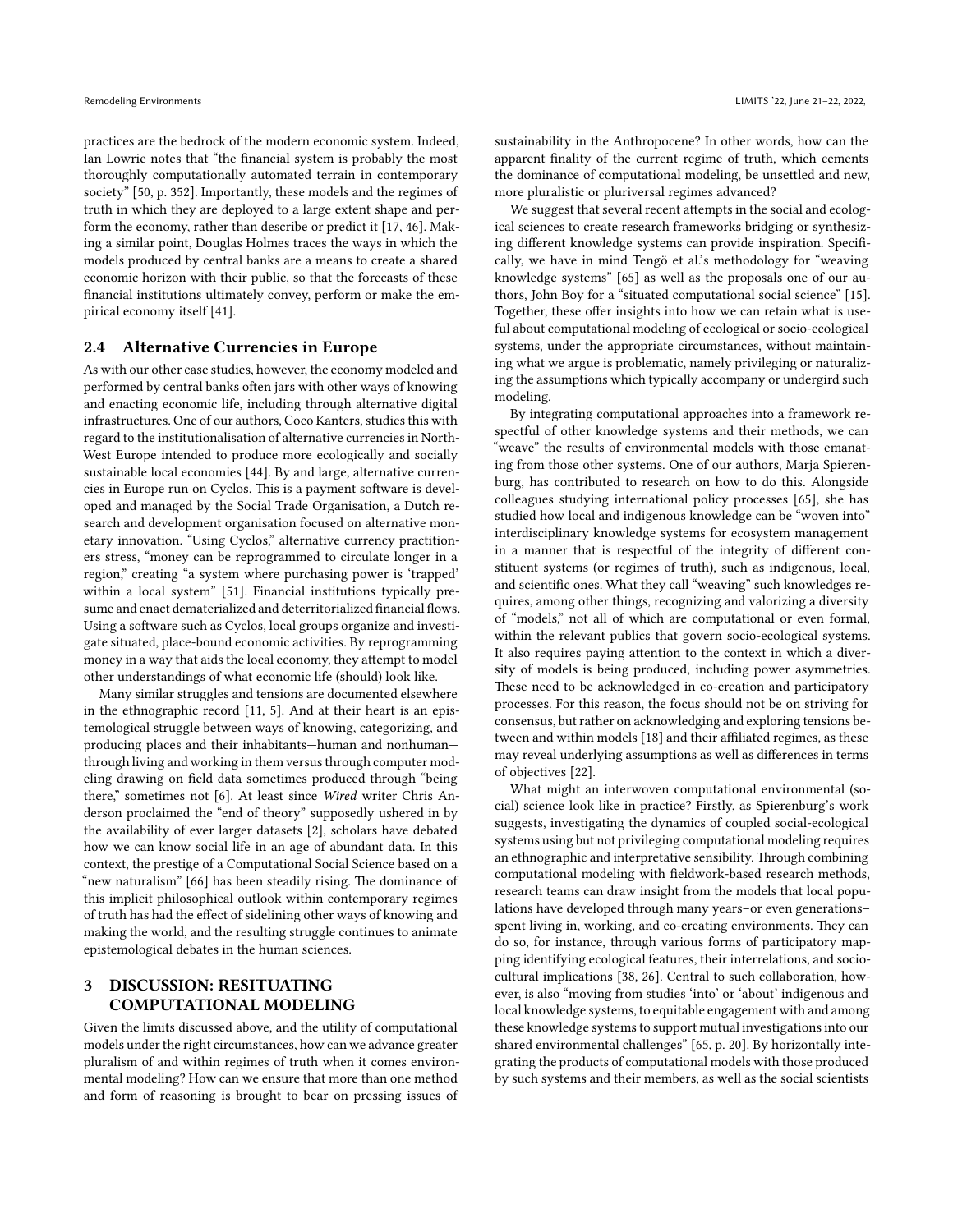who study (with) them, we can begin to resituate modeling both within and between diverse regimes of truth.

And what if we turn to the content of models and their logics? Another effect of the dominance of computer modeling has been to reinscribe and naturalize normative ideas about what constitutes scientific, rational thought: consistency, certainty, neutrality, selfinterest, and optimization. But this need not be the case either. In work with a co-author, John Boy, another of our authors, has argued that the adoption of computational methods need not entail adopting a naive naturalism. A "situated computational social science" [\[15\]](#page-6-48) can remain aware of context and be informed by an interpretive sensibility (see also[[67](#page-7-7)]). In such a framework, computational models can be taken to indicate default settings or tendencies, while interpretive approaches can reveal contingency and countervailing tendencies. For instance, although computational models indicate that social media fuel a process of polarization, a situated approach to the sociality of social media is able to see countervailing tendencies stemming from social integration and the subjective significance of social interdependencies[[14](#page-6-52)]. In this situated approach, computational methods and models are one way of knowing social life among others. They do not provide privileged access to the social, even when there is abundance of data, and must be deployed alongside other methods that are attuned to what the models cannot capture.

Another of our authors, Rodrigo Ochigame, has studied models of rationality that dispense with commitments to consistency, neutrality, self-interest, or optimization. Examples include paraconsistent logic from Brazil, nonbinary Turing machines from India, and socialist information science from Cuba [\[55](#page-6-53)]. Approaching scientific thought from the suppressed margins reveals "the endlessly plural manifestations of human reason" [\[56,](#page-6-0) p. 72] and how the architectures underlying our forms of modeling—and thus the models themselves—might be different. Ochigame and others working in this field have not yet explored the implications of alternative models of reason for environmental modeling specifically, but their work—and the work of the Brazilian, Indian, Cuban and other scientists they draw on—suggests possible futures in which computational modeling itself becomes pluralized and, perhaps, pluriversal.

Finally, the project of resituating computational modeling also has to pay attention to the political economy of modeling. This is exemplified in the work of Coco Kanters on alternative currencies, which suggests an urgent need to diversify the field of computational modeling itself. The architecture of Cyclos, the project promising to reprogram money, offers only a limited set of monetary design options that circumscribe the uses to which the software can be put by those wanting to put alternative modes of exchange into practice. Efforts to pluralize money—and thus economic life—remain encased in parameters that have little to do with local economic realities.

#### **4 CONCLUSION**

Many worlds can only thrive if many ways of modeling them but also narrating, mapping and otherwise knowing and enacting them—are given space within a political ecology of practices[[23](#page-6-54)]. Scholarship that critically engages with modeling—its parameters,

practices and presuppositions—is thus of crucial importance. Our paper aims to show that global and anthropological perspectives have much to add to such a project of resituating computational modeling.

That is not to say that they, in turn, provide a privileged standpoint for such a project. Increasingly, computational researchers have started interrogating developments in their own field, to the point that computer science has begun to take a "normative turn" [\[1](#page-5-4)]. One important venue where this turn has taken place is the ACM Conference on Fairness, Accountability and Transparency (FAccT).<sup>[5](#page-5-5)</sup> Involved scholars admit that such normative contributions tend to be limited by the fact that they begin and end with the computational—not to mention the nefarious effects corporate sponsorship has had on the agenda of "ethical AI" [\[57\]](#page-6-55). We think that such normative work can, however, aid the project of resituating computational modeling and the regimes of truth it articulates with in two important ways that complement the kinds of perspectives we have aimed to outline in this paper.

First, normative computer scientists can raise important questions about the environmental risks posed by computational models from the perspetive of those who develop them [\[8](#page-6-56)]. This enables us to understand both the successes and the risks of models in context, and to weigh them against each other.

Second, normative computer science can itself perform a form of "weaving," for instance by incorporating insights from Black feminist traditions into the assessment of models. This allows computational researchers to assess models not only on their own terms, but also as regards their real-world impacts [\[36](#page-6-57)].

By bringing such perspectives together with global ethnographic perspectives in an expanded field, we can begin to resituate modeling both within and between diverse regimes of truth.

## **ACKNOWLEDGMENTS**

This paper is a joint product of the Sustainability and Digitalization (d12n) Research Clusters at the Institute of Cultural Anthropology and Development Sociology (CADS) at Leiden University. Thanks to Bart Barendregt, Erik de Maaker, Benjamin Fogarty-Valenzuela and other CADS colleagues for their encouragement during this collaboration. We gratefully acknowledge the makers and maintainers of Etherpad, whose software made this collaboration a colorful and joyous one.

#### **REFERENCES**

- <span id="page-5-4"></span>[1] Rediet Abebe, Solon Barocas, Jon Kleinberg, Karen Levy, Manish Raghavan, and David G. Robinson. 2020. Roles for computing in social change. In *FAccT '20*. doi: [10.1145/3351095.3372871.](https://doi.org/10.1145/3351095.3372871)
- <span id="page-5-3"></span>[2] Chris Anderson. 2008. The end of theory. The data deluge makes the scientific method obsolete. *Wired*, (June 2008). [https://www.wired.com/2008/06/pb](https://www.wired.com/2008/06/pb-theory/)[theory/](https://www.wired.com/2008/06/pb-theory/).
- <span id="page-5-1"></span>[3] Kevin Anderson. 2015. Duality in climate science. *Nature Geoscience*, 8, 12, 898– 900. poi: [10.1038/ngeo2559.](https://doi.org/10.1038/ngeo2559)
- <span id="page-5-0"></span>[4] Andrea Ballestero. 2019. The anthropology of water. *Annual Review of Anthropology*, 48, 1, 405–421. doi: [10.1146/annurev-anthro-102218-011428.](https://doi.org/10.1146/annurev-anthro-102218-011428)
- <span id="page-5-2"></span>[5] Monica Patrice Barra. 2020. Good sediment. Race and restoration in coastal Louisiana. *Annals of the American Association of Geographers*, 111, 1, 266–282. doi: [10.1080/24694452.2020.1766411.](https://doi.org/10.1080/24694452.2020.1766411)

<span id="page-5-5"></span>5 Information about this conference, which has been held since 2018, can be found at [https://facctconference.org/.](https://facctconference.org/)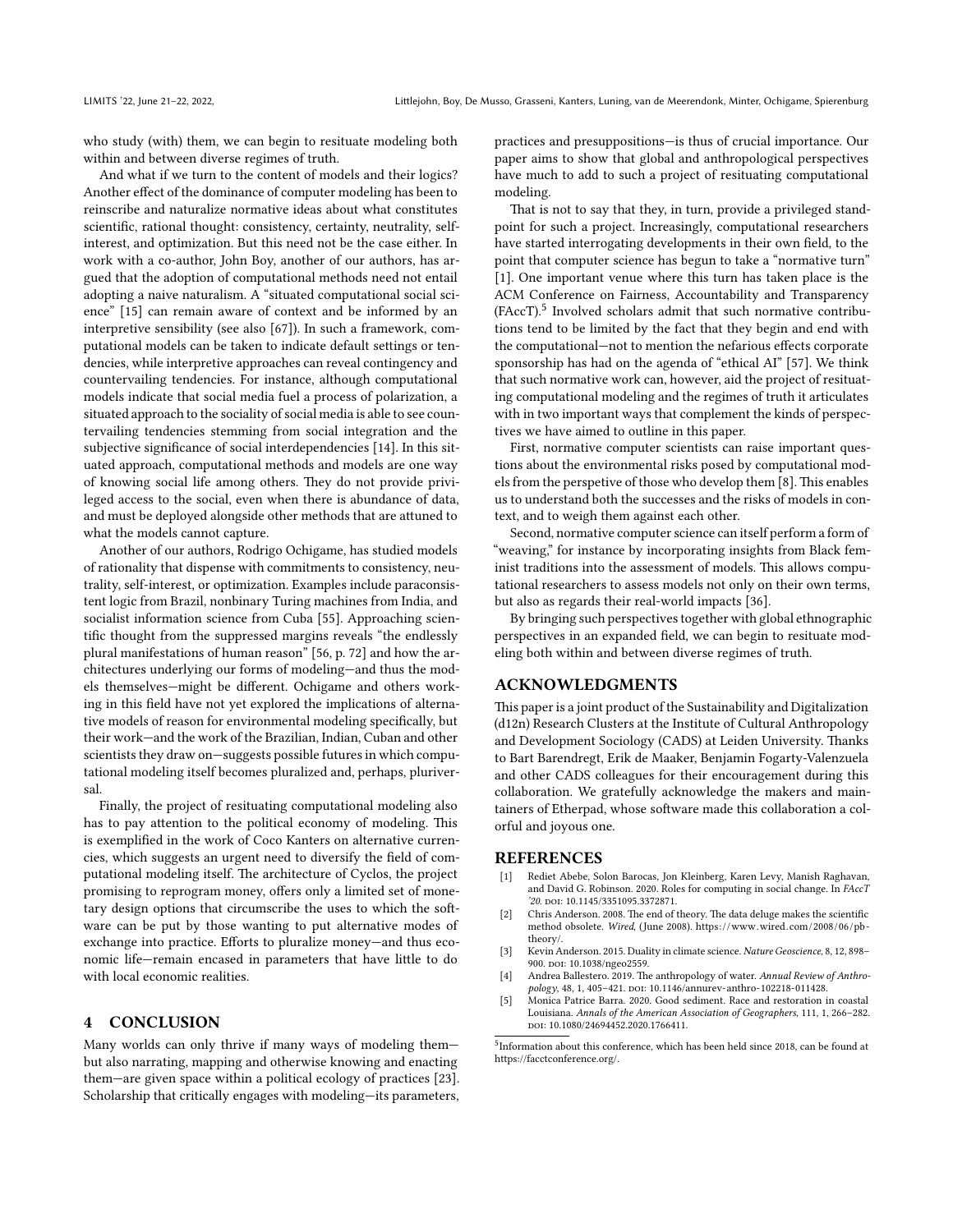- <span id="page-6-47"></span>[6] Monica Patrice Barra. 2016. Natural infrastructures. Sediment, science, and the future of southeast Louisiana. *Engagement. A blog published by the Anthropology and Environment Society*, (Mar. 22, 2016). [https://aesengagement.](https://aesengagement.wordpress.com/2016/03/22/natural-infrastructures-sediment-science-and-the-future-of-southeast-louisiana/) [wordpress.com/2016/03/22/natural-infrastructures- sediment- science- and](https://aesengagement.wordpress.com/2016/03/22/natural-infrastructures-sediment-science-and-the-future-of-southeast-louisiana/)[the-future-of-southeast-louisiana/.](https://aesengagement.wordpress.com/2016/03/22/natural-infrastructures-sediment-science-and-the-future-of-southeast-louisiana/)
- <span id="page-6-7"></span>[7] David Beer. 2009. Power through the algorithm? Participatory web cultures and the technological unconscious. *New Media & Society*, 11, 6, 985–1002. poi: [10.1177/1461444809336551](https://doi.org/10.1177/1461444809336551).
- <span id="page-6-56"></span>[8] Emily M. Bender, Timnit Gebru, Angelina McMillan-Major, and Shmargaret Shmitchell. 2021. On the dangers of stochastic parrots. Can language models be too big? In *FAccT* '21. poi: [10.1145/3442188.3445922](https://doi.org/10.1145/3442188.3445922).
- <span id="page-6-2"></span>[9] Fikret Berkes, Johan Colding, and Carl Folke. 2003. *Navigating social-ecological systems. Building resilience for complexity and change*. Cambridge University Press, Cambridge.
- <span id="page-6-39"></span>[10] Crystal Biruk. 2018. *Cooking Data. Culture and Politics in an African Research World*. Duke University Press, Durham, NC.
- <span id="page-6-46"></span>[11] Mario Blaser. 2016. Is another cosmopolitics possible? *Cultural Anthropology*, 31, 4, 545-570. doi: [10.14506/ca31.4.05](https://doi.org/10.14506/ca31.4.05).
- <span id="page-6-29"></span>[12] Mario Blaser and Marisol de la Cadena. 2018. Pluriverse. Proposals for a world of many worlds. In Marisol de la Cadena and Mario Blaser, (Eds.) Duke University Press, Durham, NC.
- <span id="page-6-16"></span>[13] Anders Blok, Moe Nakazora, and Brit Ross Winthereik. 2016. Infrastructuring environments. *Science as Culture*, 25, 1, 1-22. DOI: 10.1080/09505431.2015. [1081500.](https://doi.org/10.1080/09505431.2015.1081500)
- <span id="page-6-52"></span>[14] John D. Boy and Justus Uitermark. 2020. Lifestyle enclaves in the Instagram city? *Social Media + Society*, 6, 3. DOI: [10.1177/2056305120940698](https://doi.org/10.1177/2056305120940698).
- <span id="page-6-48"></span>[15] John D. Boy and Justus Uitermark. 2023. *On Display. Instagram, the Self, and the City*. *Computational Social Science*. Oxford University Press, New York. Forthcoming.
- <span id="page-6-27"></span>[16] Jenna Burrell. 2020. On half-built assemblages. Waiting for a data center in Prineville, Oregon. *Engaging Science, Technology, and Society*, 6, 283-305. DOI: [10.17351/ests2020.447.](https://doi.org/10.17351/ests2020.447)
- <span id="page-6-41"></span>[17] Michel Callon. 1998. Introduction: the embeddedness of economic markets in economics. *The Sociological Review*, 46, (May 1998), 1-57. DOI: [10.1111/j.1467-](https://doi.org/10.1111/j.1467-954X.1998.tb03468.x) [954X.1998.tb03468.x](https://doi.org/10.1111/j.1467-954X.1998.tb03468.x).
- <span id="page-6-49"></span>[18] Josephine M. Chambers et al. 2022. Co-productive agility and four collaborative pathways to sustainability transformations. *Global Environmental Change*, 72, 102422. doi: [10.1016/j.gloenvcha.2021.102422](https://doi.org/10.1016/j.gloenvcha.2021.102422).
- <span id="page-6-8"></span>[19] John Cheney-Lippold. 2017. *We Are Data. Algorithms and the Making of Our Digital Selves*. NYU Press, New York.
- <span id="page-6-36"></span>[20] Craig Churchill. 2006. *Protecting the poor. A microinsurance compendium*. International Labour Office, Geneva.
- <span id="page-6-15"></span>[21] William Connolly. 2019. *Climate Machines, Fascist Drives, and Truth*. Duke University Press, Durham, NC.
- <span id="page-6-50"></span>[22] Eefje Cuppen. 2018. The value of social conflicts. Critiquing invited participation in energy projects. *Energy Research & Social Science*, 38, 28-32. por: [10.1016/j.erss.2018.01.016.](https://doi.org/10.1016/j.erss.2018.01.016)
- <span id="page-6-54"></span>[23] Marisol de la Cadena and Mario Blaser, (Eds.) 2018. *A World of Many Worlds*. Duke University Press, Durham, NC.
- <span id="page-6-31"></span>[24] Philippe Descola. 2013. *Beyond nature and culture*. University of Chicago Press, Chicago.
- <span id="page-6-18"></span>[25] Marloes de Valk. 2021. A pluriverse of local worlds. A review of computing within limits related terminology and practices. In *LIMITS '21*. Workshop on Computing within Limits (June 14, 2021). DOI: [10.21428/bf6fb269.1e37d8be](https://doi.org/10.21428/bf6fb269.1e37d8be).
- <span id="page-6-19"></span>[26] Rodrigo dos Santos, Michelle Kaczmarek, Saguna Shankar, and Lisa P. Nathan. 2021. Who are we listening to? The inclusion of other-than-human participants in design. In *LIMITS* '21. Workshop on Computing within Limits. por: [10.21428/bf6fb269.09f36751](https://doi.org/10.21428/bf6fb269.09f36751).
- <span id="page-6-37"></span>[27] David M. Dror and Christian Jacquier. 1999. Micro-insurance. Extending health insurance to the excluded. *International Social Security Review*, 52, 1, 71–97. doi: [10.1111/1468-246x.00034.](https://doi.org/10.1111/1468-246x.00034)
- <span id="page-6-11"></span>[28] Paul Edwards. 2010. *A vast machine*. MIT Press, Cambridge, MA.
- <span id="page-6-20"></span>[29] Catherine Z. Elgin. 2017. *True Enough*. MIT Press, Cambridge, MA.
- <span id="page-6-28"></span>Nathan Ensmenger and Rebecca Slayton. 2017. Computing and the environment. *Information & Culture. A Journal of History*, 52, 3, 295-303. DOI: [10.1353/](https://doi.org/10.1353/lac.2017.0011) [lac.2017.0011](https://doi.org/10.1353/lac.2017.0011).
- <span id="page-6-1"></span>[31] Paul Erickson, Judy L. Klein, Lorraine Daston, Rebecca Lemov, Thomas Sturm, and Michael D. Gordin. 2013. *How Reason Almost Lost Its Mind. The Strange Career of Cold War Rationality*. University of Chicago Press, Chicago.
- <span id="page-6-10"></span>[32] Clifford Geertz. 1973. *The Interpretation of Cultures. Selected Essays*. Basic, New York.
- <span id="page-6-17"></span>[33] Steven Gonzalez Monserrate. 2022. The cloud is material. On the environmental impacts of computation and data storage. *MIT Case Studies in Social and Ethical Responsibilities of Computing*, (Jan. 2022). doi: [10 . 21428 / 2c646de5 .](https://doi.org/10.21428/2c646de5.031d4553) [031d4553](https://doi.org/10.21428/2c646de5.031d4553).
- <span id="page-6-5"></span>[34] Nikolitsa Grigoropoulou and Mario L. Small. 2022. The data revolution in social science needs qualitative research. *Nature Human Behaviour*. DOI: [10.1038/](https://doi.org/10.1038/s41562-022-01333-7) [s41562-022-01333-7.](https://doi.org/10.1038/s41562-022-01333-7)
- <span id="page-6-9"></span>[35] Blake Hallinan and Ted Striphas. 2014. Recommended for you. The Netflix prize and the production of algorithmic culture. *New Media & Society*, 18, 1, 117-137. poi: [10.1177/1461444814538646](https://doi.org/10.1177/1461444814538646).
- <span id="page-6-57"></span>[36] Alex Hanna, Emily Denton, Andrew Smart, and Jamila Smith-Loud. 2020. Towards a critical race methodology in algorithmic fairness. In *FAccT '20*. DOI: [10.1145/3351095.3372826.](https://doi.org/10.1145/3351095.3372826)
- <span id="page-6-12"></span>[37] Kirsten Hastrup and Martin Skrydstrup, (Eds.) 2013. *The social life of climate change models. Anticipating nature*. Routledge, New York.
- <span id="page-6-51"></span>[38] Peter H. Herlihy. 2003. Participatory research mapping of indigenous lands in darién, panama. *Human Organization*, 62, 4, 315–331.
- <span id="page-6-24"></span>[39] Mél Hogan. 2015. Data flows and water woes. The Utah data center. *Big Data & Society*, 2, 2. doi: [10.1177/2053951715592429](https://doi.org/10.1177/2053951715592429).
- <span id="page-6-25"></span>[40] Mél Hogan and Asta Vonderau, (Eds.) 2019. *Culture Machine* 18 (2019): *The Nature of Data Centers*.
- <span id="page-6-43"></span>[41] Douglas Holmes. 2014. *Economy of words. Communicative Imperatives in Central Banks*. University of Chicago Press, Chicago.
- <span id="page-6-33"></span>[42] ITTO. 2019. The world timber situation 2017–2018. Biennial Review and Assessment. International Tropical Timber Organization, Yokohama.
- <span id="page-6-26"></span>[43] Alix Johnson. 2019. Data centers as infrastructural in-betweens. Expanding connections and enduring marginalities in iceland. *American Ethnologist*, 46, 1, 75–88. doi: [10.1111/amet.12735](https://doi.org/10.1111/amet.12735).
- <span id="page-6-44"></span>[44] Coco Lisa Kanters. 2022. The business of cooperation. Efficiency in a Dutch alternative currency enterprise. *Ethnos*, 1-22. DOI: 10.1080/00141844.2022. [2040563](https://doi.org/10.1080/00141844.2022.2040563).
- <span id="page-6-4"></span>[45] Evelyn Fox Keller. 2002. *Making sense of life. Explaining biological development with models, metaphors, and machines*. Harvard University Press, Cambridge, MA.
- <span id="page-6-42"></span>[46] Bruno Latour. 1988. *The pasteurization of France*. Harvard University Press, Cambridge, MA.
- <span id="page-6-38"></span>[47] Turo-Kimmo Lehtonen. 2016. Objectifying climate change. *Political Theory*, 45, 1, 32–51. doi: [10.1177/0090591716680684](https://doi.org/10.1177/0090591716680684).
- <span id="page-6-13"></span>[48] Tania Murray Li. 2014. What is land? Assembling a resource for global investment. *Transactions of the Institute of British Geographers*, 39, 4, 589-602. poi: [10.1111/tran.12065](https://doi.org/10.1111/tran.12065).
- <span id="page-6-30"></span>[49] Andrew Littlejohn. 2020. Dividing worlds. Tsunamis, seawalls, and ontological politics in northeast Japan. *Social Analysis*, 64, 1, 24-43. DOI: [10.3167/sa.2020.](https://doi.org/10.3167/sa.2020.640102)  $640102$
- <span id="page-6-40"></span>[50] Ian Lowrie. 2018. Algorithms and automation. An introduction. *Cultural An-*thropology, 33, 3, 349-359. DOI: [10.14506/ca33.3.01.](https://doi.org/10.14506/ca33.3.01)
- <span id="page-6-45"></span>[51] Ornella Martinello. 2017. DigiPay4Growth. How digital payments can stimulate local and regional growth. LabGov. (Feb. 2, 2017). https://labgov.city/  $\,$ [theurbanmedialab / digipay4growth - how - digital - payments - can - stimulate](https://labgov.city/theurbanmedialab/digipay4growth-how-digital-payments-can-stimulate-local-and-regional-growth/)  [local-and-regional-growth/](https://labgov.city/theurbanmedialab/digipay4growth-how-digital-payments-can-stimulate-local-and-regional-growth/).
- <span id="page-6-34"></span>[52] Tessa Minter and Jan van der Ploeg. 2021. "Our happy hour became a hungry hour." Logging, subsistence and social relations in Solomon Islands. *International Forestry Review*, 23, 4, 1–23.
- <span id="page-6-22"></span>[53] Jeffrey Moro. 2020. Grid techniques for a planet in crisis. The infrastructures of weather prediction. *Amodern*, 9, (Apr. 2020). [https://amodern.net/article/grid](https://amodern.net/article/grid-techniques)[techniques](https://amodern.net/article/grid-techniques).
- <span id="page-6-23"></span>[54] Devika Narayan. 2022. Platform capitalism and cloud infrastructure. Theorizing a hyper-scalable computing regime. *Environment and Planning A. Economy* and Space. DOI: [10.1177/0308518x221094028](https://doi.org/10.1177/0308518x221094028).
- <span id="page-6-53"></span>[55] Rodrigo Ochigame. 2020. Informatics of the oppressed. *Logic*, 11, 53–74. [https:](https://logicmag.io/care/informatics-of-the-oppressed/) [//logicmag.io/care/informatics-of-the-oppressed/](https://logicmag.io/care/informatics-of-the-oppressed/).
- <span id="page-6-0"></span>[56] Rodrigo Ochigame. 2021. *Remodeling Rationality. An Inquiry into Unorthodox Modes of Logic and Computation*. Ph.D. Dissertation. Massachusetts Institute of Technology. [https://hdl.handle.net/1721.1/140189.](https://hdl.handle.net/1721.1/140189)
- <span id="page-6-55"></span>[57] Rodrigo Ochigame. 2019. The invention of "ethical AI." How big tech manipulates academia to avoid regulation. *The Intercept*, (Dec. 20, 2019). https:// [theintercept.com/2019/12/20/mit-ethical-ai-artificial-intelligence/.](https://theintercept.com/2019/12/20/mit-ethical-ai-artificial-intelligence/)
- <span id="page-6-32"></span>[58] Yasuaki Onoda, Haruka Tsukuda, and Sachi Suzuki. 2018. Complexities and difficulties behind the implementation of reconstruction plans after the great east Japan earthquake and tsunami of march 2011. In *The 2011 Japan Earthquake and Tsunami. Reconstruction and Restoration*. Vicente Santiago-Fandiño, Shinji Sato, Norio Maki, and Kanako Iuchi, (Eds.) Springer, Cham, 3–20.
- <span id="page-6-35"></span>[59] D. Narasimha Reddy and Srijit Mishra, (Eds.) 2010. *Agrarian Crisis in India*. Oxford University Press.
- <span id="page-6-14"></span>[60] Tanya Richardson and Gisa Weszkalnys. 2014. Resource materialities. *Anthropological Quarterly*, 87, 1, 5–30.
- <span id="page-6-3"></span>[61] Nithya Sambasivan. 2022. All equation, no human. The myopia of AI models in low-resource areas. *Interactions*, 29, 2, 78-80. DOI: [10.1145/3516515](https://doi.org/10.1145/3516515).
- <span id="page-6-21"></span>[62] Gavin A. Schmidt and Steven Sherwood. 2014. A practical philosophy of complex climate modelling. *European Journal for Philosophy of Science*, 5, 2, 149– 169. doi: [10.1007/s13194-014-0102-9](https://doi.org/10.1007/s13194-014-0102-9).
- <span id="page-6-6"></span>[63] Nick Seaver. 2018. What should an anthropology of algorithms do? *Cultural* Anthropology, 33, 3, 375-385. DOI: [10.14506/ca33.3.04](https://doi.org/10.14506/ca33.3.04).